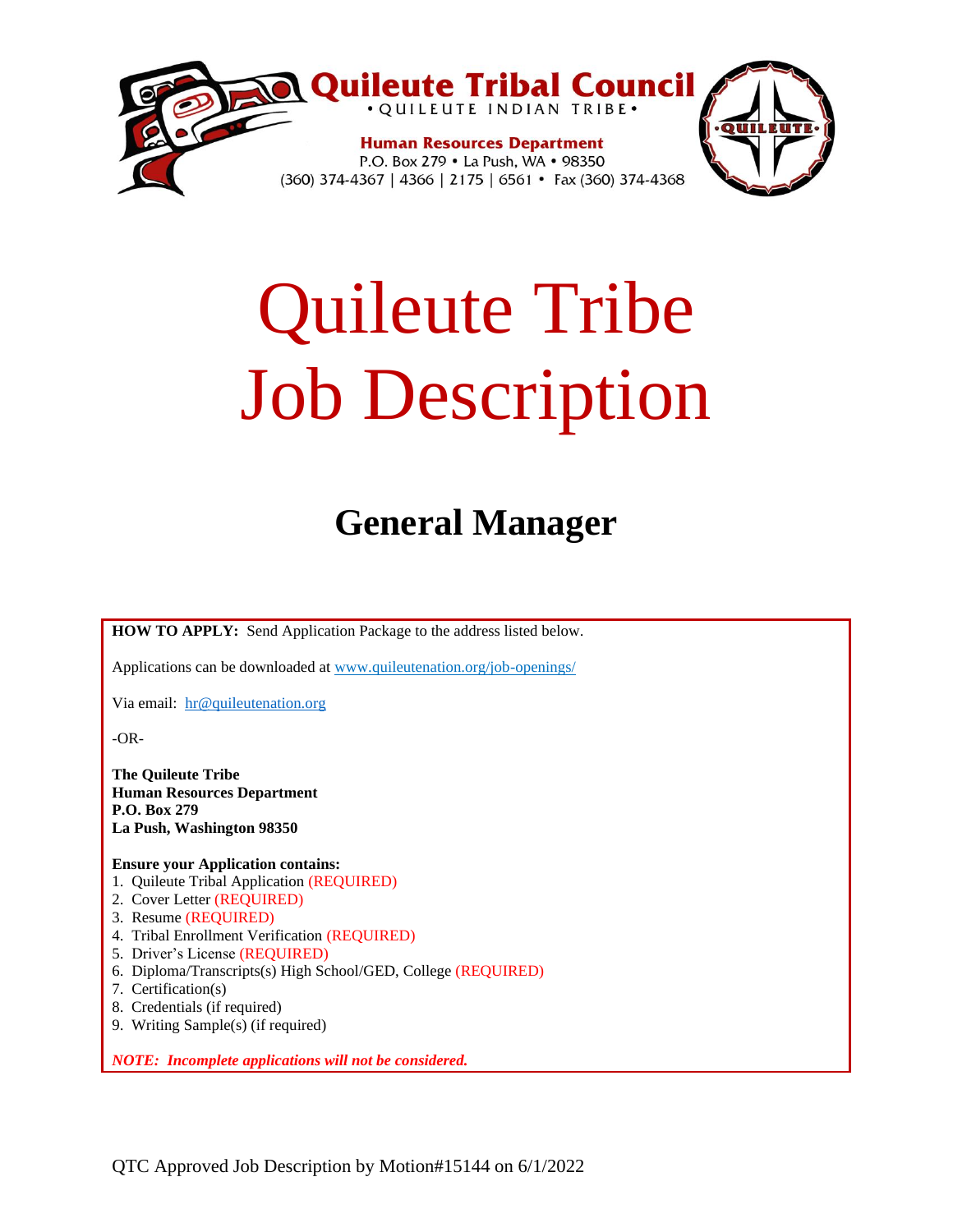| Position:   | <b>General Manager</b>       |
|-------------|------------------------------|
| Supervisor: | Quileute Tribal Council      |
| Location:   | <b>Tribal Administration</b> |
| Work Info:  | Full Time: 40 Hrs/Week (M-F) |
| Salary:     | DOO/E                        |

#### **POSITION SUMMARY:**

The General Manager oversees, and is responsible for, the administrative operations of the Quileute Indian Tribe in accordance with Tribal policy, law, and the goals and initiatives of the Quileute Tribal Council. They are responsible for the overall planning, forecasting, and evaluation of the Quileute Tribe Administration programs and services. The General Manager is required to perform a variety of complex management and administrative functions. The General Manager is responsible for carrying out the listed essential functions and duties and must possess the following skills, abilities, and qualifications that follow.

#### **ESSENTIAL DUTIES AND RESPONSIBILITIES INCLUDE THE FOLLOWING:**

- Evaluate Tribal community needs, programs, policies, and procedures, with the goal of providing the best possible customer service to our Tribal Membership
- Successfully implement the directives and policies of the Tribal Council; when requested, assist the Tribal Council with strategic planning and policy making
- Work with the Tribal Council, legal counsel, and appropriate directors to develop, review, and revise policies and procedures for existing and new programs and services as needs arise
- Review documents drafted by departments for Tribal Council approval
- Provide regular written reports to Tribal Council and maintain effective and efficient communication with the Tribal Council
- Work with Tribal Council to establish long-term and short-term organizational goals and objectives
- Work with staff to prepare and submit annual strategic planning documents to incorporate into the Council's annual strategic implementation plan; ensure departments know and understand and try to accomplish the Council's long-term and short-term organizational goals and objectives. Review the goals/objectives with staff annually. Ensure staff submits progress reports to Council.
- Ensure staff operates programs efficiently and effectively and that goals/objectives are met on an annual basis
- Represent the Quileute Tribe and maintain positive relations with other tribal, state, federal and local governments, public agencies, Tribal Members, and the general public
- Treat Tribal Council, staff, Tribal Members, and the general public in a respectful manner
- Inspire positive staff morale
- Ensure that the Quileute Tribal policies and procedures are followed; coordinate with staff to ensure that appropriate training, as opportunities and funding for such, are available
- Ensure overall professionalism, effectiveness, and efficient management of staff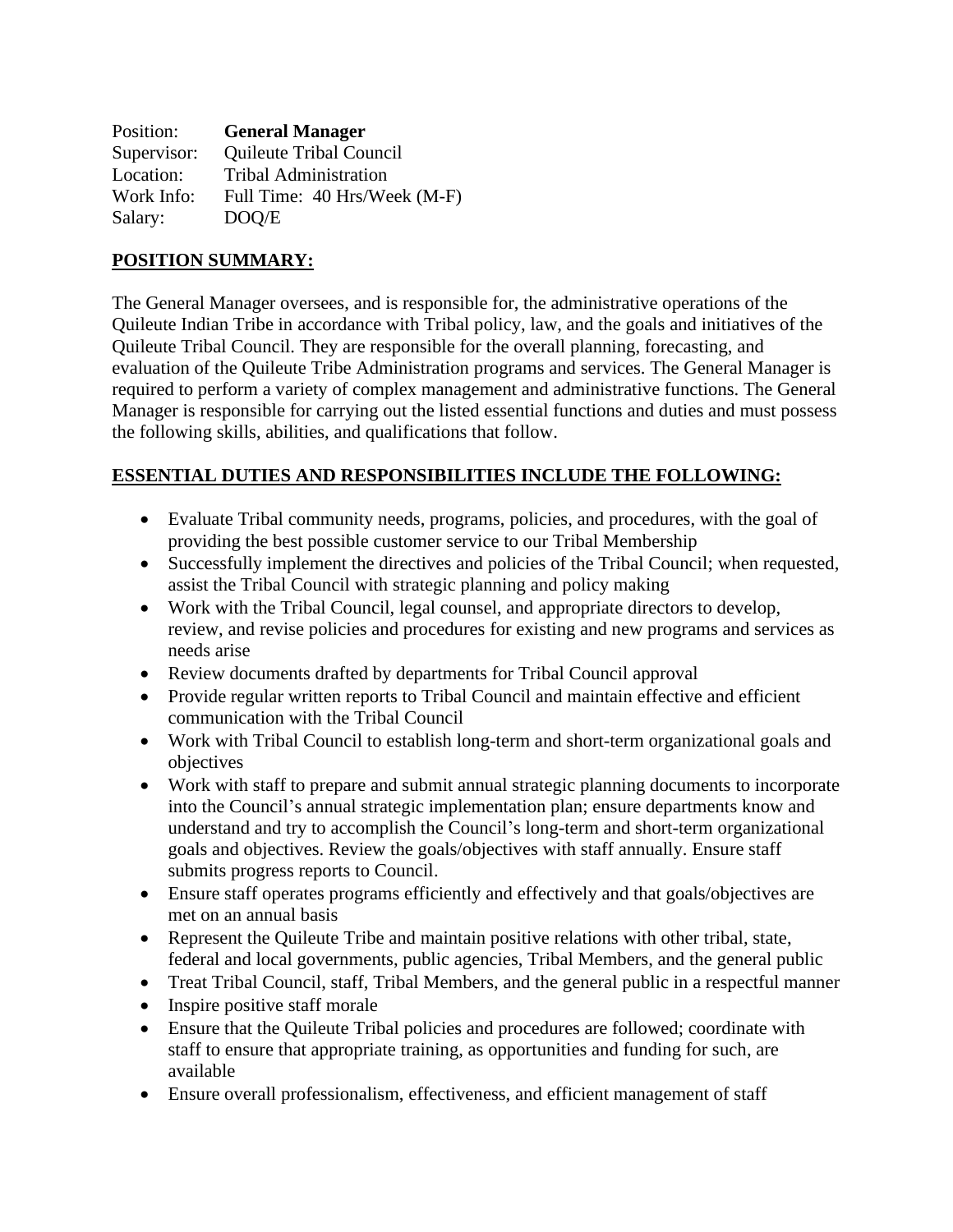- Attend meetings as requested by Tribal Council including but not limited to Tribal Council Meetings, special meetings, work sessions, administration meetings
- Manage and/or assist staff to manage existing department programs
- Ensure fiscal accountability and responsibility; ensure the Finance department provides accurate financial reports
- Ensure that a financial report is given to the Tribal Council on a monthly basis, or as requested by the Council
- Other duties as assigned

#### **SKILLS, KNOWLEDGE AND ABILITIES**

- Demonstrated knowledge of the audit process and timelines
- Knowledge of self-governance funds, policies, and requirements
- Ability to balance competing priorities to achieve goals
- Ability to work independently, under pressure with minimal supervision
- Ability to comply with confidentiality requirements
- Ability to understand, analyze and interpret financial reports
- Ability to accept responsibility and account for his/her actions
- Ability to actively attend to, convey, and understand the comments and questions of others
- Ability to act in a self-confident manner to facilitate completion of a work assignment or to defend a position or idea
- Ability to grasp and understand business concepts and issues
- Ability to communicate in writing clearly and concisely.
- Ability to deal with others in an antagonistic situation
- Ability to make critical decisions while following tribal procedures
- Ability to work effectively with people regardless of their age, gender, race, ethnicity, religion, or job type, and ability to be culturally sensitive
- Ability to demonstrate conduct conforming to a set of values and accepted standards
- Ability to understand and explain economic and accounting information, prepare and manage budgets, and make sound long-term investment decisions
- Ability to be truthful and be credible in the workplace
- Ability to influence others to perform their jobs effectively and to be responsible for making decisions
- Ability to effectively present information publicly
- Ability to complete assigned tasks under stressful situations
- Comprehensive understanding of Tribal sovereignty
- In previous employment, demonstrated ability to reliably produce meaningful solutions to relevant issues at hand
- Excellent oral and written communications skills needed to interact with the Quileute Tribal Council, Tribal Government Staff, and Quileute Tribal Members
- Must have proficient knowledge and proven experience using a computer with Microsoft Office Programs
- A willingness to learn the Quileute Tribe's culture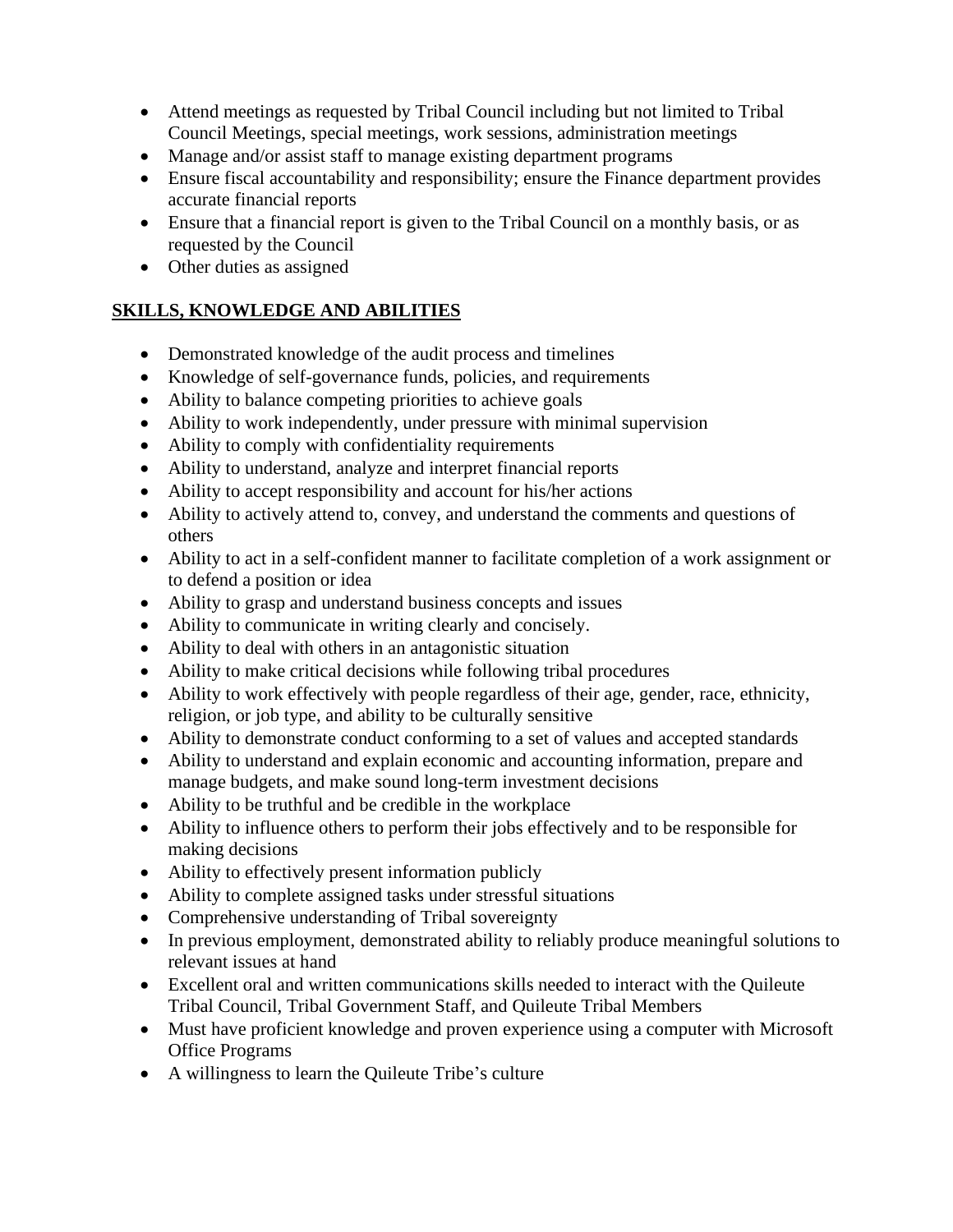• Ability to not only maintain the Tribe's current programs and services, but the ability to grow and create new programs that serve the inherent needs of the Quileute Tribe

#### **WORK ENVIRONMENT:**

• Office setting

#### **PHYSICAL DEMANDS:**

- Sitting for prolonged periods of time at a computer and in meetings
- Some travel may be required

#### **SUPERVISORY RESPONSIBILITY:**

• Supervise Tribal Administration and Department Directors

### **QUALIFICATIONS:**

#### **Required Qualifications:**

- Bachelor's in business administration or a closely related field is required.
- Demonstrated budgeting experience with multi-million-dollar budgets
- Previous experience directly supervising employees. Experience in a managerial capacity for a tribal government is required
- Five (5) years of progressively responsible governmental experience, including tribal operations and multiple departments/programs
- A minimum of five (5) years of experience in direct supervision of management level staff.
- Must complete all other necessary trainings as required by Tribal Council
- All past job terminations must be disclosed
- Release of Information must be signed by the applicant so a background check and verification of employment can be completed
- Must maintain and possess a valid driver's license

#### **GENERAL INFORMATION:**

The statements contained herein reflect the general details as necessary to describe the principal functions of this job, the level of knowledge and skill typically required, and the scope of responsibility, but should not be considered an all-inclusive listing of work requirements. Individuals may perform other duties as assigned including work in other functional areas to cover absences or relief, to equalize peak work periods, or balance the workload.

**Special Requirements:** Must have and retain a valid Washington State Driver's License; please provide a copy with job application. Must pass a criminal background check, drug and alcohol screening and reference check.

**Indian preference will apply.** If applicants have equal qualifications, preference will be given first to a Quileute Indian applicant and then to other Native Americans and Alaska Natives. Except as provided by the Indian Preference Act (Title 25 U.S. Code Sec. 472 & 473) there will